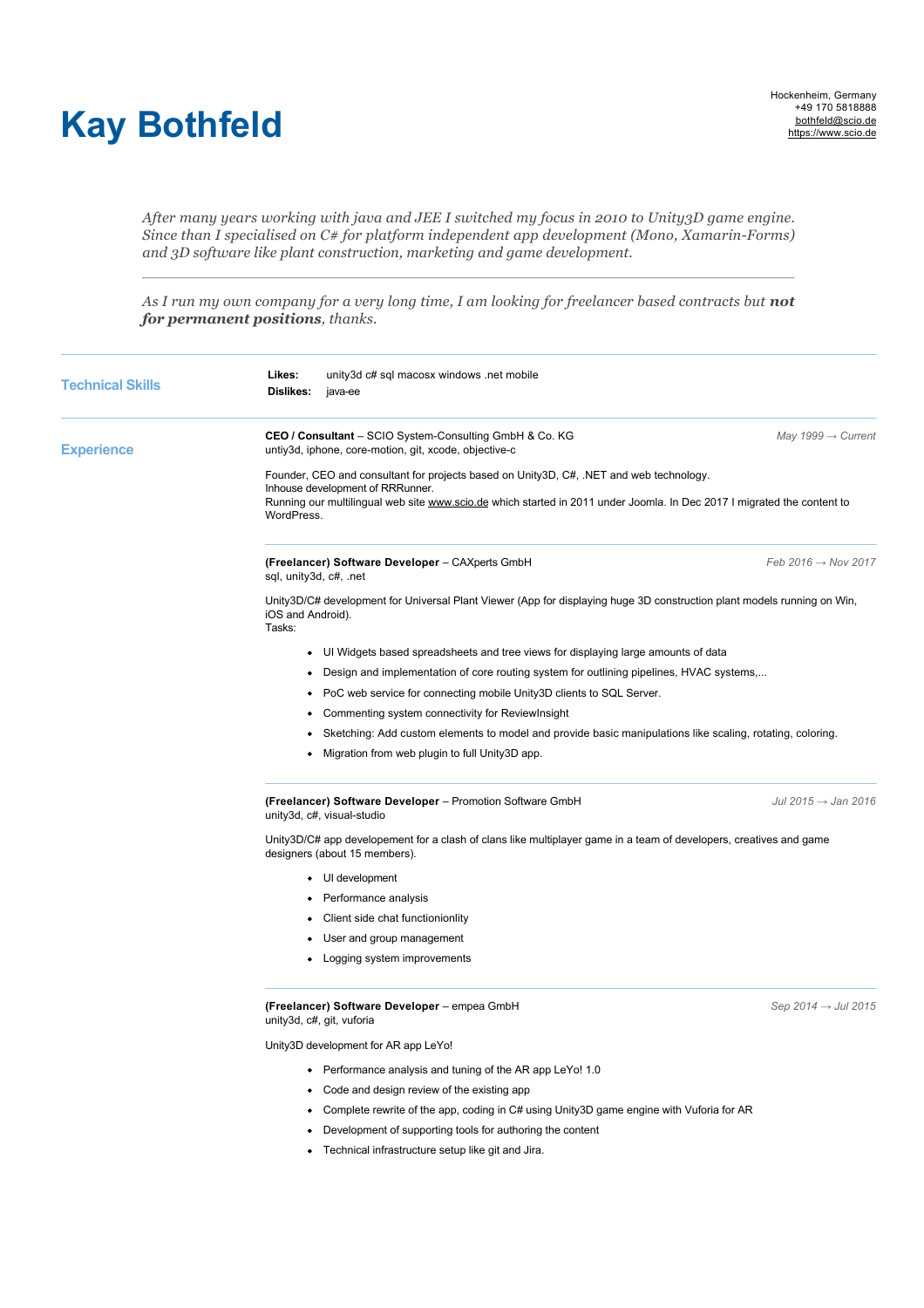**(Freelancer) Software Developer** – Nouveda GmbH *Jul 2014 → Sep 2014* unity3d, c#, ios, android

Unity3D/C# development of a 3D tactical sailing game app.

- Architecture and code review
- Heavy redesign and refactoring of existing code
- Source control (git) introduced
- UI for mulitlanguage with NGUI

**Research & Development** – SCIO System-Consulting GmbH & Co. KG *Feb 2010 → Mar 2012* objective-c, ios, xcode, gyroscope, accelerometer, core-motion

Everything from the basic idea to implementation.

**m3SysLib** is a library written in Objective-C. Its goal is to provide an algorithm that detects several rotation and translation gestures out of the accelerometer and gyroscope signals available on iPhone 4 and newer. As there is no absolute reference system available on mobile devices compared to solutions like Microsoft's Kinect ©, the challenge was to manage relative sensor signals bound to drift and error propagation.

Some of the programming paradigms used:

- Numeric computation
- AI learning algorithms
- Genetic algorithms
- Ranking strategies

**Research & Development** – SCIO System-Consulting GmbH & Co. KG *Apr 2010 → Aug 2011* objective-c, ios, xcode

Everything from the basic idea to implementation.

**m3SysClient** is a native iPhone app for research purposes. It is used for:

- Displaying direct sensor data graphs like accelerations, rotation rates, etc.
- Displaying intermediate data graphs of m3SysLib for detecting motion gestures
- Visualisation of the results using a 3D object e.g. a rotation gesture around X axis leads to a 90° rotation of the sample object

It is written in Objective-C using interface builder for standard views and native OpenGL for diplaying graphs and the sample 3D object

**(Freelancer) Software Developer** – Heidelberger Druckmaschinen AG *Sep 2009 → Jun 2010* sgl, oracle, sgl-server, scripting

Concept and implementation of the database migration as part of the replacement of an intranet application.

- Concept for
	- physical migration of data from Oracle to MS SQL Server
	- logical data migration because of completely different table structure in the target database
	- tool based data quality validation
- SQL scripting to extract data of a Jave/J2EE based application stored in Oracle 10g
- MS SQL Server Data Migration Assistant (SSMA)

**(Freelancer) Software Developer** – Heidelberger Druckmaschinen AG *May 2004 → Sep 2009* java, java-ee, sql, oracle, atg

Maintenance and enhancement of several legacy systems based on ATG Dynamo as senior developer.

- Java backend development
- JSP development and GUI design
- SQL and PL/SQL scripting
- ATG online shop library integration
- Data retrieval from backend systems like proprietary documentation systems, SAP, etc.
- Verity K2 search engine integration
- Deployment support
- Report generation with Jasper Reports
- Requirements analysis and communication to business department
- Support and mentoring of trainees and students working on their bachelor theses
- Evaluation of JBoss suite for ATG application server migration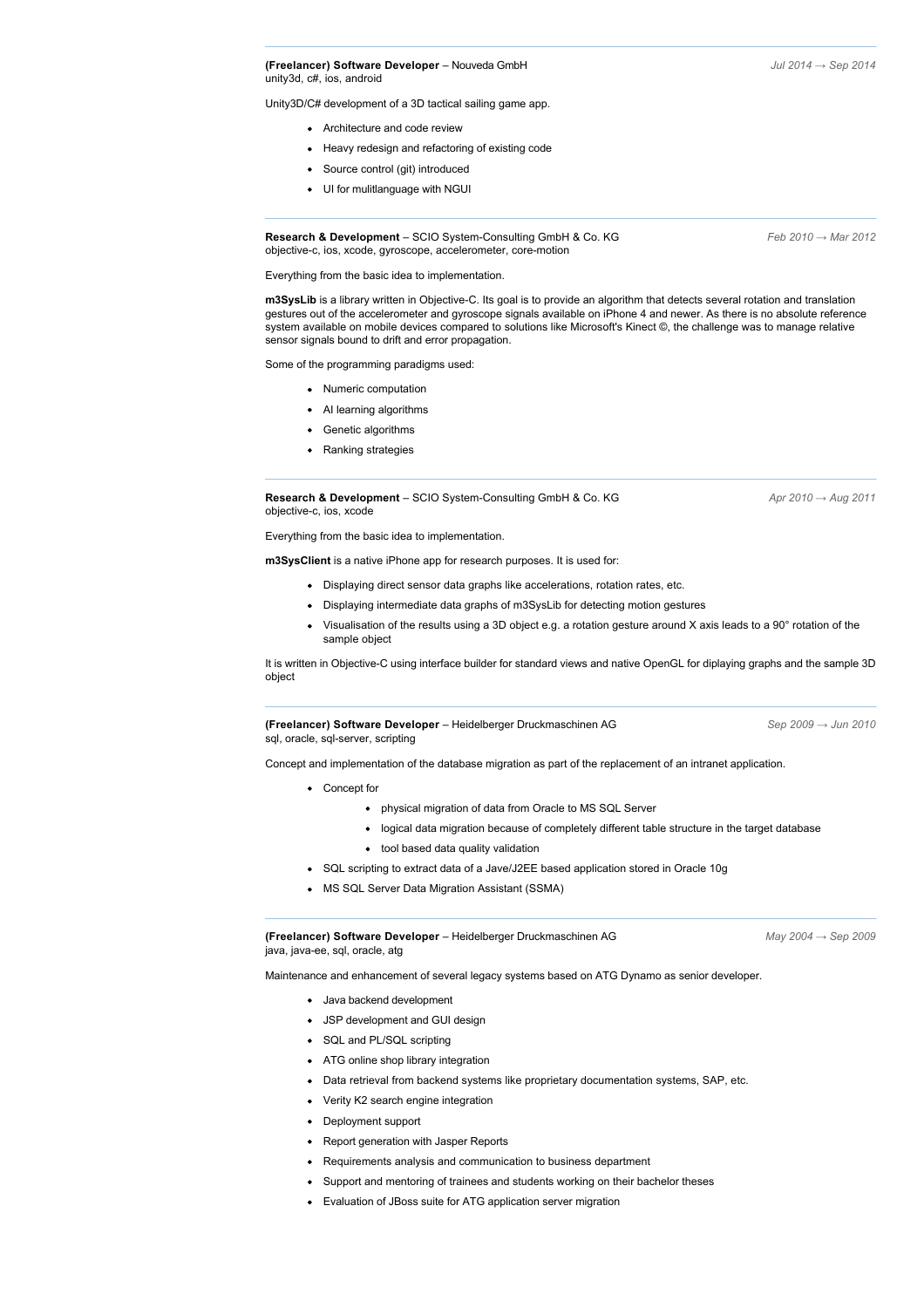|                                 | (Freelancer) Software Developer – Several companies<br>java, c++, c, java-ee, vba, shell, html, sql, oracle                                                                                                                                                                    | Oct 1995 $\rightarrow$ Apr 2004 |  |
|---------------------------------|--------------------------------------------------------------------------------------------------------------------------------------------------------------------------------------------------------------------------------------------------------------------------------|---------------------------------|--|
|                                 | Software development using several languages.                                                                                                                                                                                                                                  |                                 |  |
|                                 | Please request full profile via email.                                                                                                                                                                                                                                         |                                 |  |
| <b>Education</b>                | Technik-Informatiker - CDI Frankfurt<br>software-development, c, sql, unix                                                                                                                                                                                                     | $1990 \rightarrow 1991$         |  |
|                                 | Graduated as best of this year having 95% in average during 24 exams including:                                                                                                                                                                                                |                                 |  |
|                                 | • C programming                                                                                                                                                                                                                                                                |                                 |  |
|                                 | UNIX scripting                                                                                                                                                                                                                                                                 |                                 |  |
|                                 | $\bullet$ SQL                                                                                                                                                                                                                                                                  |                                 |  |
|                                 | • FORTRAN                                                                                                                                                                                                                                                                      |                                 |  |
|                                 | Physik-Vordiplom - TU Darmstadt<br>physics                                                                                                                                                                                                                                     | $1983 \rightarrow 1988$         |  |
|                                 | Stack Overflow - https://stackoverflow.com/users/437283/kay                                                                                                                                                                                                                    | Sep 2010 $\rightarrow$ Current  |  |
| <b>Projects &amp; Interests</b> | Written 264 answers. Active in accelerometer, unity3d, blender, c#, ios and 4 other tags.                                                                                                                                                                                      |                                 |  |
|                                 | git-pre-commit-hook-unity-assets - https://github.com/kayy/git-pre-commit-hook-unity-assets                                                                                                                                                                                    | Oct 2013 $\rightarrow$ Oct 2013 |  |
|                                 | bash, git<br>Pre-commit hook script for Unity to check that every folder that just has marked to be ignored in .gitignore has an entry for its                                                                                                                                 |                                 |  |
|                                 | meta file to be ignored too.                                                                                                                                                                                                                                                   |                                 |  |
|                                 | Idea, concept and implementation.                                                                                                                                                                                                                                              |                                 |  |
|                                 | BundleVersionChecker - https://github.com/kayy/BundleVersionChecker<br>c#, unity3d                                                                                                                                                                                             | Sep 2013 $\rightarrow$ Sep 2013 |  |
|                                 | Smart workaround to get Unity's bundle version information from PlayerSettings.bundleVersion in your source code by<br>automatic code generation from a Unity editor class.                                                                                                    |                                 |  |
|                                 | Idea, concept and implementation                                                                                                                                                                                                                                               |                                 |  |
|                                 | FlipAnimation - https://github.com/kayy/FlipAnimation<br>python, blender                                                                                                                                                                                                       | Mar $2013 \rightarrow$ Mar 2013 |  |
|                                 | FlipAnimation add-on for Blender Idea, concept and implementation of Blender add-on to perform Paste Mirrored Pose<br>conveniently on a series of animation frames.                                                                                                            |                                 |  |
|                                 | IdleTimerManager - https://github.com/kayy/IdleTimerManager<br>objective-c                                                                                                                                                                                                     | Feb $2013 \rightarrow$ Feb 2013 |  |
|                                 | Handles disabling and reenabling the idle timer within those iPhone apps that do not need touch input e.g. accelerometer<br>based games. When running the app includes longer intervals without touch input activity, the system might turn off the<br>screen during the game. |                                 |  |
|                                 | Idea, concept and implementation.                                                                                                                                                                                                                                              |                                 |  |
|                                 | iPodHandlerPlugin - https://github.com/kayy/iPodHandlerPlugin<br>objective-c                                                                                                                                                                                                   | Feb $2013 \rightarrow$ Feb 2013 |  |
|                                 | Small plugin for Unity game engine to detect if iPod player is playing. A Unity GameObject can register itself as callback<br>listener to get notified on every status change.                                                                                                 |                                 |  |
|                                 | Idea, concept and implementation.                                                                                                                                                                                                                                              |                                 |  |
|                                 | RagdollCodeGenerator - https://github.com/kayy/RagdollCodeGenerator<br>c#, unity3d                                                                                                                                                                                             | Nov 2011 $\rightarrow$ Nov 2011 |  |
|                                 | RagdollCodeGenerator                                                                                                                                                                                                                                                           |                                 |  |
|                                 | Idea, concept and implementation.                                                                                                                                                                                                                                              |                                 |  |
|                                 | YouTube Trailer: RRRunner for iPhone - https://youtu.be/INDW3r622bo                                                                                                                                                                                                            | Nov 2013                        |  |
| <b>Public Artifacts</b>         |                                                                                                                                                                                                                                                                                |                                 |  |

Direct link to YouTube game trailer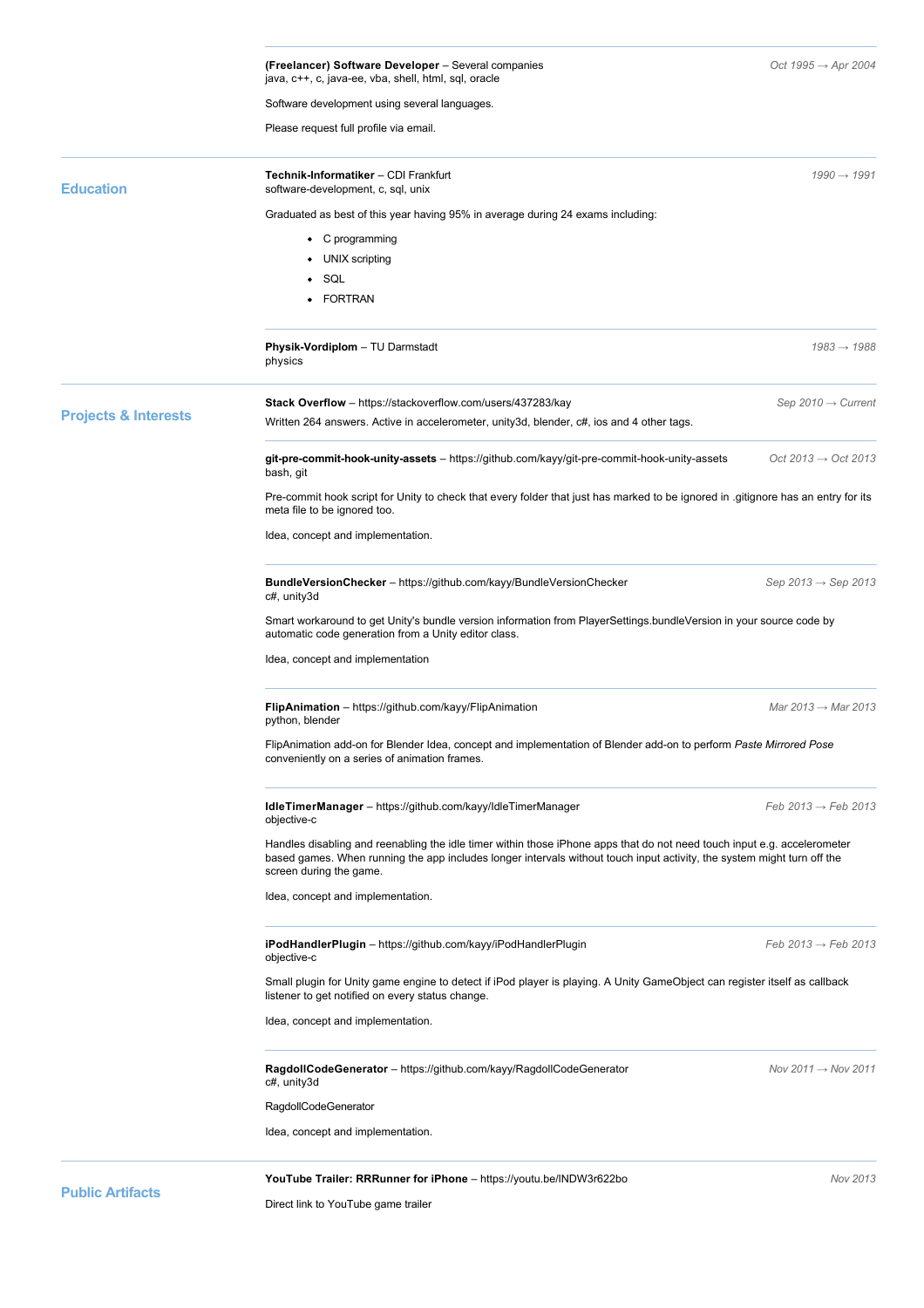|                            | RRRunner - SCIO System-Consulting Gmbh & Co. KG - https://www.scio.de/rrrunner/?lang=en                                                                                                                                                                                                                    | Nov 2013 |  |
|----------------------------|------------------------------------------------------------------------------------------------------------------------------------------------------------------------------------------------------------------------------------------------------------------------------------------------------------|----------|--|
|                            | RRRunner (App Store link) is a casual 3D platform game for iPhone. To play RRRunner you only need to use tilting and<br>swivelling motions. That means there is no touch input at all during game play!                                                                                                    |          |  |
|                            | Accessing Bundle Version in Unity iOS Runtime (3) - SCIO Development Blog - http://www.scio.de/en/blog-a- Sep 2013<br>news/scio-development-blog-en/entry/accessing-bundle-version-in-unity-ios-runtime-3                                                                                                  |          |  |
|                            | Describes how to use BundleVersionChecker a Unity plugin to get the bundle version and and version history from<br>PlayerSettings at runtime in an iOS or Android app                                                                                                                                      |          |  |
|                            | Analysing Performance in Unity3D iOS Apps - SCIO Development Blog - http://www.scio.de/en/blog-a-<br>news/scio-development-blog-en/entry/analysing-performance-in-unity3d-ios-apps                                                                                                                         | Feb 2013 |  |
|                            | iPhone Performance Analysis And Tuning for Unity3D. Describes using profilers, strategies and hints to tweak iOS player<br>settings.                                                                                                                                                                       |          |  |
|                            | High Poly To Low Poly: Decimating And Baking in Blender - SCIO Development Blog -<br>http://www.scio.de/en/blog-a-news/scio-development-blog-en/entry/decimating-high-poly-to-low-poly-and-baking-in-blender                                                                                               | Nov 2011 |  |
|                            | Some considerations about the process of high-poly to low-poly decimating in Blender 2.5. Hints for troubleshooting when<br>baking textures and normal maps.                                                                                                                                               |          |  |
| <b>Apps &amp; Software</b> | LeYo! - https://itunes.apple.com/de/app/leyo!/id931985209<br>unity3d, c#, vuforia                                                                                                                                                                                                                          | Feb 2015 |  |
|                            | AR app that reveals additional content for learning and gaming in combination with a special children books series                                                                                                                                                                                         |          |  |
|                            | Tacking Battle - https://itunes.apple.com/us/app/tacking-battle/id90669694?mt=8<br>unity3d, c#                                                                                                                                                                                                             | Sep 2014 |  |
|                            | 3D sailing app where to play against an AI competitor to cross the finishing line first.                                                                                                                                                                                                                   |          |  |
|                            | "RRRunner" für iPhone, iPod touch und iPad im App Store von iTunes –<br>https://itunes.apple.com/de/app/rrrunner/id649274821?mt=8<br>unity3d, ios, objective-c                                                                                                                                             | Nov 2013 |  |
|                            | Lesen Sie Rezensionen, zeigen Sie Kundenbewertungen und Bildschirmfotos an und erfahren Sie mehr zu "RRRunner" im<br>App Store. Laden Sie "RRRunner" auf Ihr iPhone, iPad und Ihren                                                                                                                        |          |  |
|                            | Everything (see above)                                                                                                                                                                                                                                                                                     |          |  |
| <b>Others</b>              | 1st Place at AR/VR Deutsche-Telekom Hackathon 2015 - Hackathon                                                                                                                                                                                                                                             | Jun 2015 |  |
|                            | Hackathon about VR/AR (aka mixed reality) sponsored by Deutsche Telekom, Sony and Samsung in Bonn, Germany                                                                                                                                                                                                 |          |  |
| <b>Readings</b>            | 3D Math Primer for Graphics and Game Development (Wordware Game Math Library) - Fletcher Dunn -<br>http://www.amazon.com/Primer-Graphics-Development-Wordware-<br>Library/dp/1556229119%3FSubscriptionId%3DAKIAIIBINOD46VC3JCLQ%26tag%3Dws%26linkCode%3Dxm2%26camp%3D20                                    |          |  |
|                            | Design Patterns: Elements of Reusable Object-Oriented Software - Erich Gamma, Richard Helm, Ralph Johnson, John<br>M. Vlissides - http://www.amazon.com/Design-Patterns-Elements-Reusable-Object-<br>Oriented/dp/0201633612%3FSubscriptionId%3DAKIAIIBINOD46VC3JCLQ%26tag%3Dws%26linkCode%3Dxm2%26camp%3D. |          |  |
|                            | Refactoring: Improving the Design of Existing Code – Martin Fowler, Kent Beck, John Brant, William Opdyke, Don<br>Roberts - http://www.amazon.com/Refactoring-Improving-Design-Existing-<br>Code/dp/0201485672%3FSubscriptionId%3DAKIAIIBINOD46VC3JCLQ%26tag%3Dws%26linkCode%3Dxm2%26camp%3D202            |          |  |
|                            | The Pragmatic Programmer: From Journeyman to Master - Andrew Hunt, David Thomas -<br>http://www.amazon.com/Pragmatic-Programmer-Journeyman-<br>Master/dp/020161622X%3FSubscriptionId%3DAKIAIIBINOD46VC3JCLQ%26tag%3Dws%26linkCode%3Dxm2%26camp%3D20                                                        |          |  |
|                            | SQL Design Patterns - Vadim/ Burleson, Donald K. Tropashko - http://www.amazon.com/Design-Patterns-Burleson-Donald-<br>Tropashko/dp/B001EK67KC%3FSubscriptionId%3DAKIAIIBINOD46VC3JCLQ%26tag%3Dws%26linkCode%3Dxm2%26camp%                                                                                 |          |  |
|                            | XSLT Cookbook: Solutions and Examples for XML and XSLT Developers, 2nd Edition - Sal Mangano -<br>http://www.amazon.com/XSLT-Cookbook-Solutions-Examples-<br>Developers/dp/0596009747%3FSubscriptionId%3DAKIAIIBINOD46VC3JCLQ%26tag%3Dws%26linkCode%3Dxm2%26camp%?                                         |          |  |